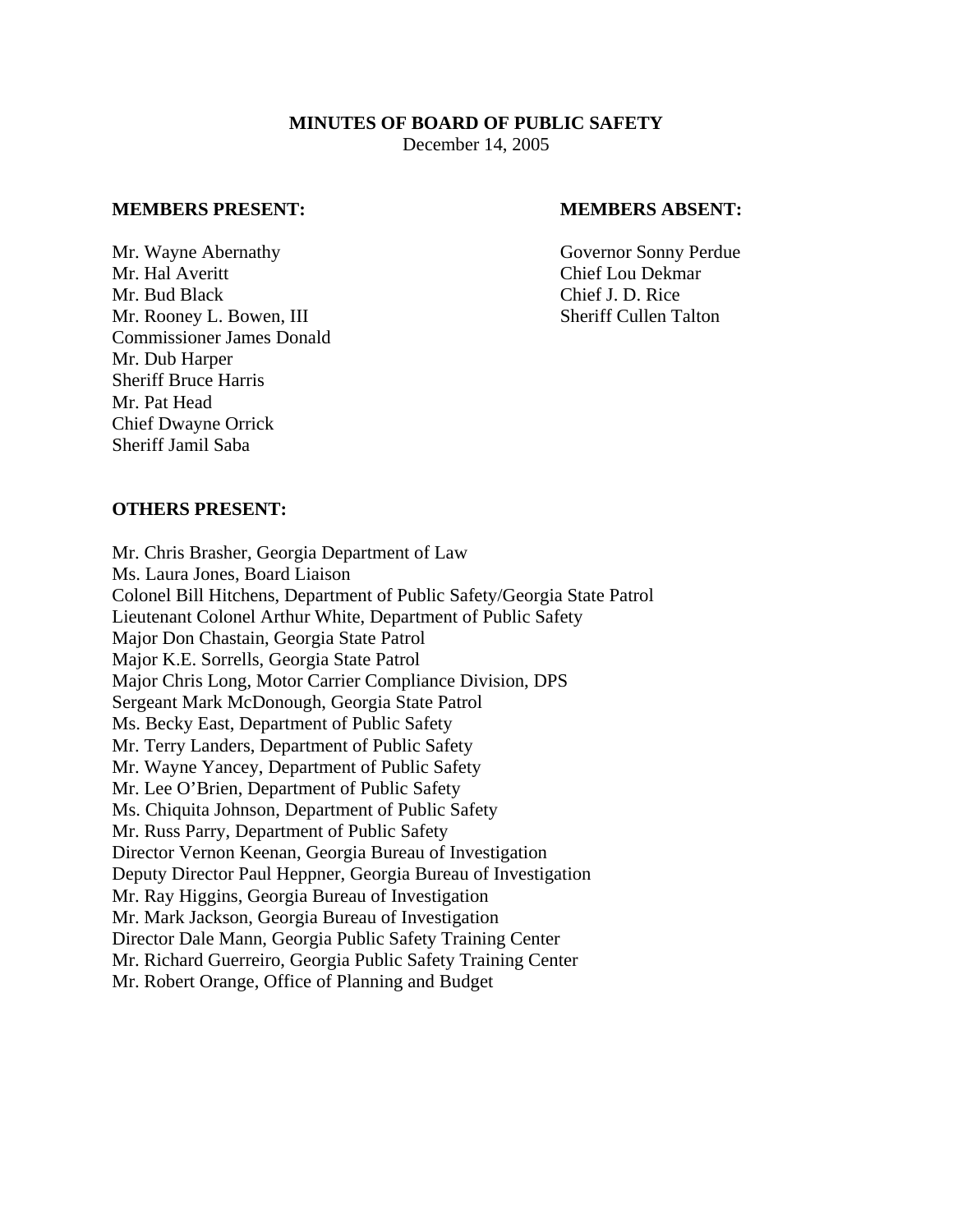Vice-Chairman James Donald called the Board meeting to order, requesting that visitors be recognized. Colonel Hitchens introduced two new employees, Mr. Lee O'Brien, from Legal Services, and Mr. Russ Parry, who is Director of Internal Affairs. Mr. Terry Landers introduced Mr. Robert Orange, an analyst for Office of Planning and Budget.

Vice-Chairman Donald called for approval of the Minutes of the October meeting. Mr. Rooney L. Bowen, III made the motion, which was seconded by Mr. Wayne Abernathy, and the Board members voted approval.

Vice-Chairman Donald announced that Mr. Dub Harper had been nominated for another term, which calls for a formal Board vote. Mr. Wayne Abernathy made a motion to approve the nomination for Mr. Harper's reappointment, which was seconded by Mr. Hal Averitt, and unanimously approved by the Board members.

# **DIRECTORS' REPORTS**

Colonel Bill Hitchens, Department of Public Safety/Georgia State Patrol, first welcomed back Mr. Hal Averitt to the Board meetings.

Colonel Hitchens began his report stating that there are several departmental rules, which Ms. Chiquita Johnson will bring before the Board members for approval. In January, a new patrol post will be opened in Cedartown and a new post will be opened in Statesboro.

Colonel Hitchens requested Major Chris Long, who is with Motor Carrier Compliance Division (MCCD), to come before the Board and give an overview of the MCCD. Major Long began with describing that the Motor Carrier Compliance Division is identified by eleven regions, which come under the command of Chief Mark McLeod, who, in turn, responds to Lieutenant Colonel Arthur White. Major Long is responsible for Regions 1 through 4, in the north Georgia area; along with Region 10, which is the HOV enforcement group of 20 officers enforcing 102 HOV lane miles. Major Wayne Beck is responsible for Regions 5 through 9, in the south Georgia division; and, Region 11, which conducts the School Bus Safety Program, is under Captain Ayers. Major Long reported there are 19 weigh stations, located on the main arteries in the interstate system. As a history note, Major Long stated that initially there were about 38 officers from the Public Service Commission, who primarily conducted inspections on commercial vehicles, and, under Department of Transportation there were officers handling the weight enforcement. The two units came together under Department of Motor Vehicle Safety, and, officers were cross-trained to do safety inspections and as well as addressing weight issues. With 200 plus officers conducting safety inspections versus the original 38 officers of six years ago, several issues are being addressed. Major Long reported that the transition is going very well under the Department of Public Safety; that if the Board members wanted to assist in some way, their support in seeking increases of salaries of these officers would be greatly appreciated.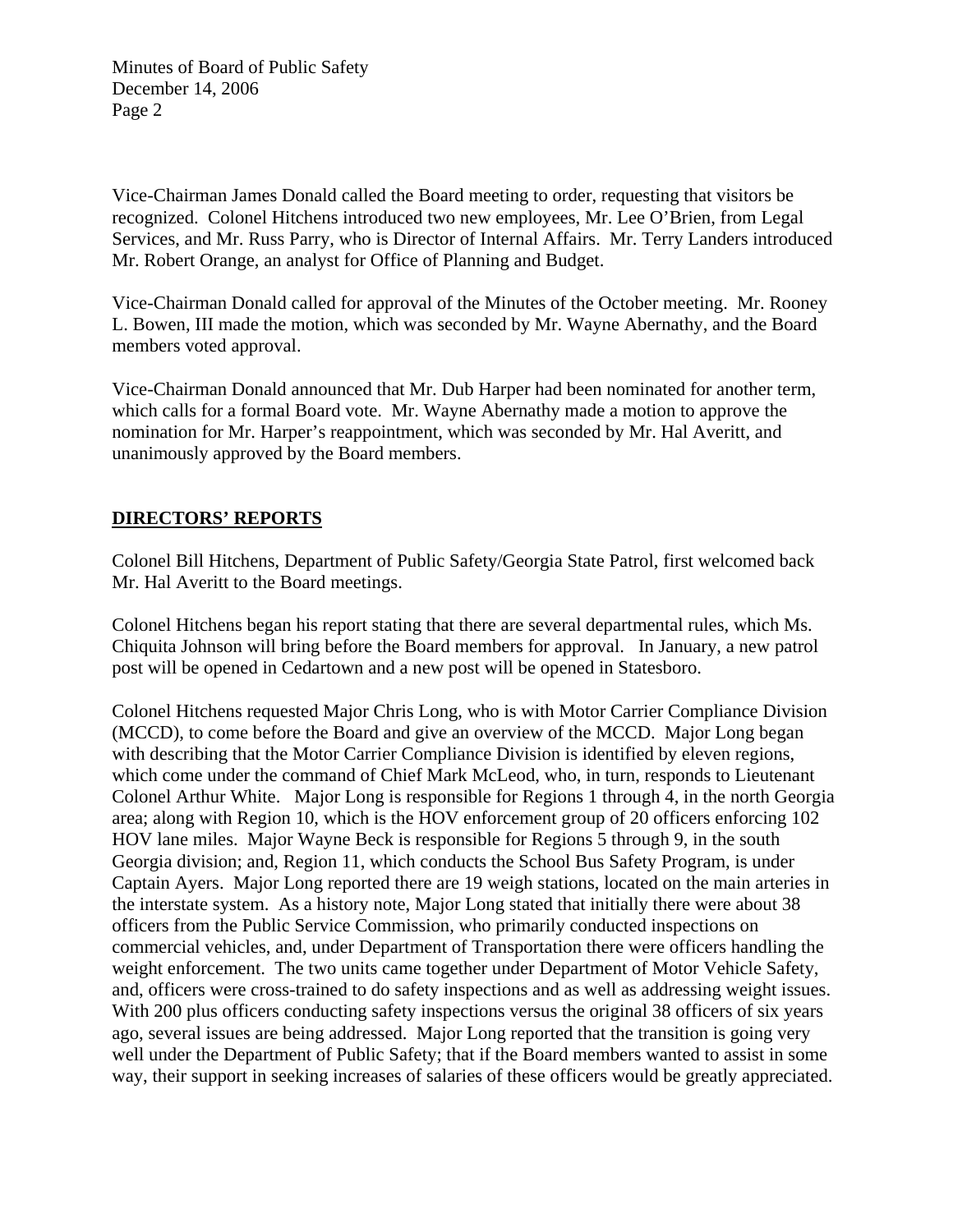Director Vernon Keenan, Georgia Bureau of Investigation, began his report with relaying positive news that in February, the GBI will be hiring 18 narcotic agents. The GBI has not been able to hire agents in the past three years because of a series of budget cuts that the state agencies have gone through. However, with the expert handling of fiscal affairs, the funding is there to begin a 15-week school for these new agents. The narcotic agents will go to the Drug Task Force and other drug enforcement assignments. The agents that are currently doing the undercover drug assignments will be rotated out to field assignments. Director Keenan stated this is staffing in the right direction and GBI is getting back up to staff level.

Director Keenan gave the Board members a briefing paper on an issue relating to firearm background checks. Essentially, the problem is that in 1993, the Federal Firearms law was amended to require that there be a background check on anyone purchasing a firearm in the United States. For the State of Georgia, the GBI ran the firearms background check program until July of this year. As previously briefed to the Board, Director Keenan had recommended to the Governor, and, the General Assembly passed legislation, to remove that responsibility from the GBI and direct it back over to the FBI, which receives funding to do the background check program. Therefore, the responsibility shifted to the FBI on July 1, 2005. Director Keenan stated that the federal government had the processes in place; this was done without problems. However, another issue came up. When the Brady Act was passed in 1993, it had a provision for those states that had certain licensing requirements for possession of a firearm. In Georgia, there is a license to carry a concealed weapon, the pistol carry permit. If a state had a specific licensing requirement, then the holder of that license when buying a firearm did not have to go through the national background check. They could present that license when purchasing the firearm. In 2004, the Alcohol Tobacco & Firearms Bureau, an instrument of U.S. Department of Justice, decided to do a review of all the states that had been given this alternative status. ATF came and looked at the Georgia requirements. They compared the Georgia disqualifiers with the federal law, and, it was discovered they do not match. The Department of Justice wrote a letter to the GBI requiring the agency to straighten this out. The GBI does not have the authority or the responsibility to be addressing pistol holders who are not in compliance with the state law. As pointed out to the Department of Justice, this would require a change in the law to set the requirements to have a pistol license in Georgia. The GBI informed Department of Justice that the Legislature was not in session. Therefore, in September of 2005, the ATF revoked Georgia's alternative status; now a person who has a pistol permit, when they go into buy a firearm, instead of presenting that permit and being able to purchase the firearm without a background check, the person has to go through a background check. Calls have been coming in from legislators, and, the Governor's office has been getting calls from private citizens. To make things much simpler, Director Keenan's briefing document was prepared to outline what it will require for Georgia to become an alternative status state again. The Georgia pistol permit law would have to be changed so that the provisions that prevent someone from obtaining a Georgia pistol license must match up exactly with the federal law. Director Keenan requested support from the Board, asking that the Board members explain to anyone who brings up the issue that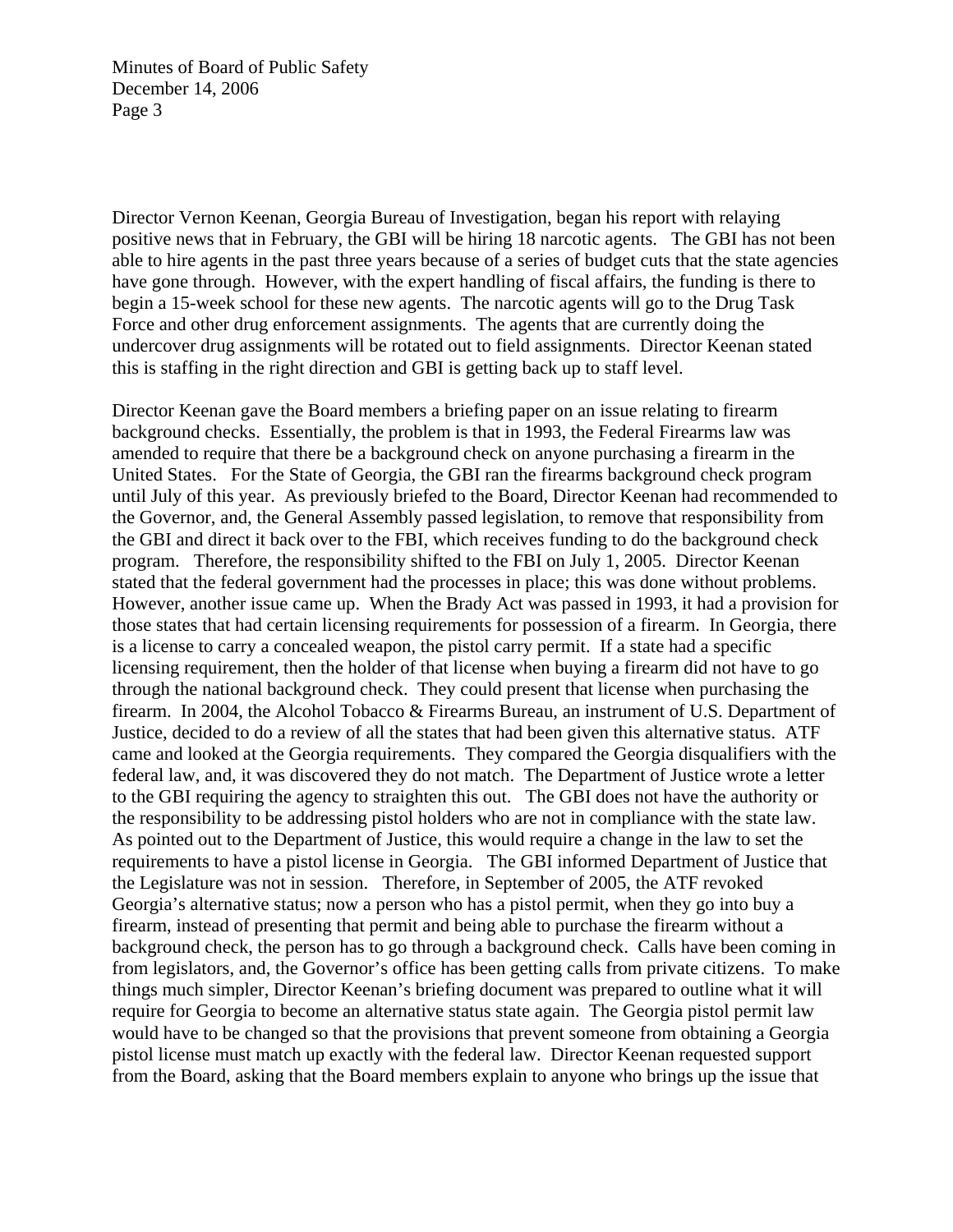this is not a GBI created problem. The GBI is not the agency nor the body that can solve the issue.

Director Dale Mann, Georgia Public Safety Training Center, first thanked Vice-Chairman Donald for the latitude to hold a funeral at the Training Center for Sergeant Phillip Dodson, who died in Iraq. Sgt. Dodson worked as a correctional officer at Burruss Correctional Institute, but was on active duty with 48<sup>th</sup> Brigade. Vice-Chairman Donald added that Sgt. Dodson loved the military and loved working for Department of Corrections.

Director Mann reported that a food service manager staff member was arrested. With the assistance of the GBI, after a two-year investigation, an eight-count drug charge has been brought against this staff member. In addition to the counts of Possession, With Intent to Distribute, a stolen computer was also recovered at the staff's residence.

Director Mann reported that the renovations are being completed at the Athens regional academy. This building is 18,500 square feet and this facility is working great. Director Mann appreciates the Board support on acquiring this property.

Director Mann announced that on Friday, December 16<sup>th</sup>, the State Properties Commission will meet in the Governor's office. On the Agenda is the discussion of the Training Center acquiring the old state patrol post in Savannah; the property is the old patrol post and ten acres next door, which will require major renovations. The funds for this will come out of the Training Center budget, with the use of in-house staff.

Director Mann reported that starting in January there will be a posting on the Training Center's web site of information for retired officers to do firearms certification. The Training Center will offer a four-hour training class that includes all requirements and includes the firearm group qualifications. At the cost of \$100, the Training Center will furnish ammunition, tuition, and other expenses. With this class, it offers retired officers an opportunity to come to an approved range, with qualified instructors, and be certified. In response to a question of location, the qualification would take place at the center in Forsyth; the regional academies do not have ranges.

# **FISCAL REPORTS**

Mr. Terry Landers, Department of Public Safety/State Patrol, reporting on the 1<sup>st</sup> Quarter FY 06, wanted to bring to the attention of the Board members that the Department is on track. In looking at State Funds, there should be 75% less because it represents one-quarter's worth of spending. One reason of being slightly over is that the Department had ordered a number of vehicles earlier in the year. Approximately half of the vehicles were purchased in first quarter. Mr. Landers pointed out there are some areas showing that the Department spends more than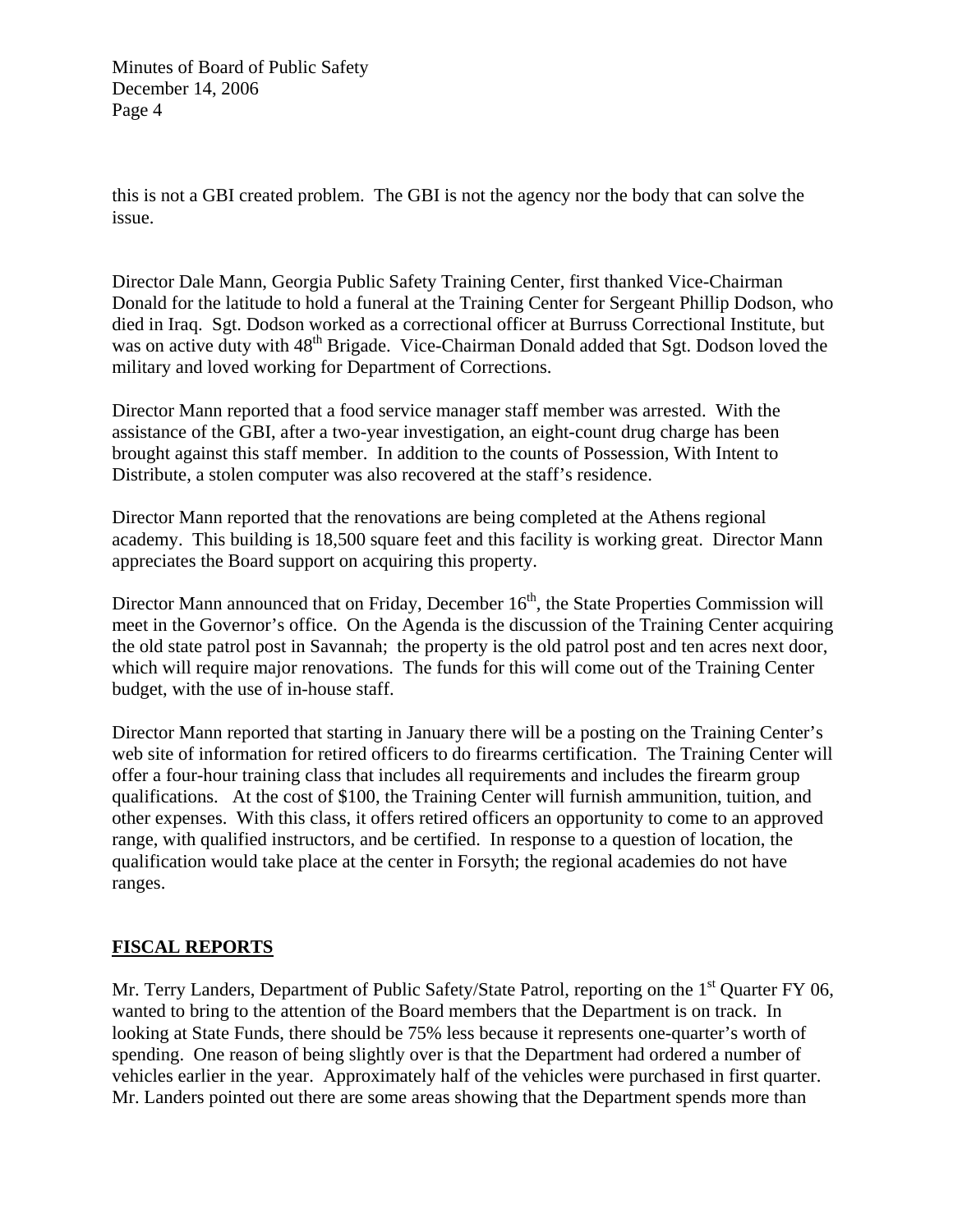75% and it is being monitored closely. Other items, such as the Travel budget; OPB has directed the agency to use federal funds to pay for bulk of travel, therefore, it is loaded in as needed. That will never be in line, as far as the expense for that time period. The Katrina hurricane charges are not showing up; that has accumulated and it will show up as a full expense on a later report. As for Contracts, the number represents private security contracts used through Capitol Police providing security. In response to the question of cost of fuel, Mr. Landers responded that through this time period, it is approximately \$1 million, which is much higher than in the past. This is being monitored; and, the agency is waiting to see what Governor Perdue's recommendations will be.

Mr. Ray Higgins, Georgia Bureau of Investigation, reported on 1<sup>st</sup> Quarter FY 06 Budget. Mr. Higgins pointed out that at the bottom right-hand column, it reflects that the GBI was in good shape at that time of year. The State Funds percentage is slightly higher than 25%, but it should be noted that the expenditure column includes encumbrances, which in many cases will access entire year, although they are set up in  $1<sup>st</sup>$  Quarter. The GBI is in good shape as of the end of November, and, will eagerly await the Governor's budget recommendations next month.

Mr. Richard Guerreiro, Georgia Public Safety Training Center, began with reporting on the Georgia Fire Academy. It is a little bit over in the first quarter, however, it will be under on the six-month expenditure. The Georgia Police Academy, the State Funds are under and continue to be under, due to personnel changes in the Police Academy. Last, is the Public Safety Training Center, reflecting staying right at or under or General Funds every month. Total funds, however, reflects expending 26%, even though that is 1% over. Going further into fiscal year, there are more expenditures coming in and it will be addressed. Some of the Object Classes are higher than 25%, but those are addressed as go along with revenue and other federal grants that are amended on a monthly basis. So, Georgia Fire Academy and Georgia Police Academy at the end of Fiscal Year will be in very good shape. The Public Safety Training Center will hatchet as the year goes along, but money cannot be transferred under the program budget.

Vice-Chairman Donald commented that one of the things in the budget process is that all of the agencies talk with Governor's staff in giving the agencies latitude to move things within the program.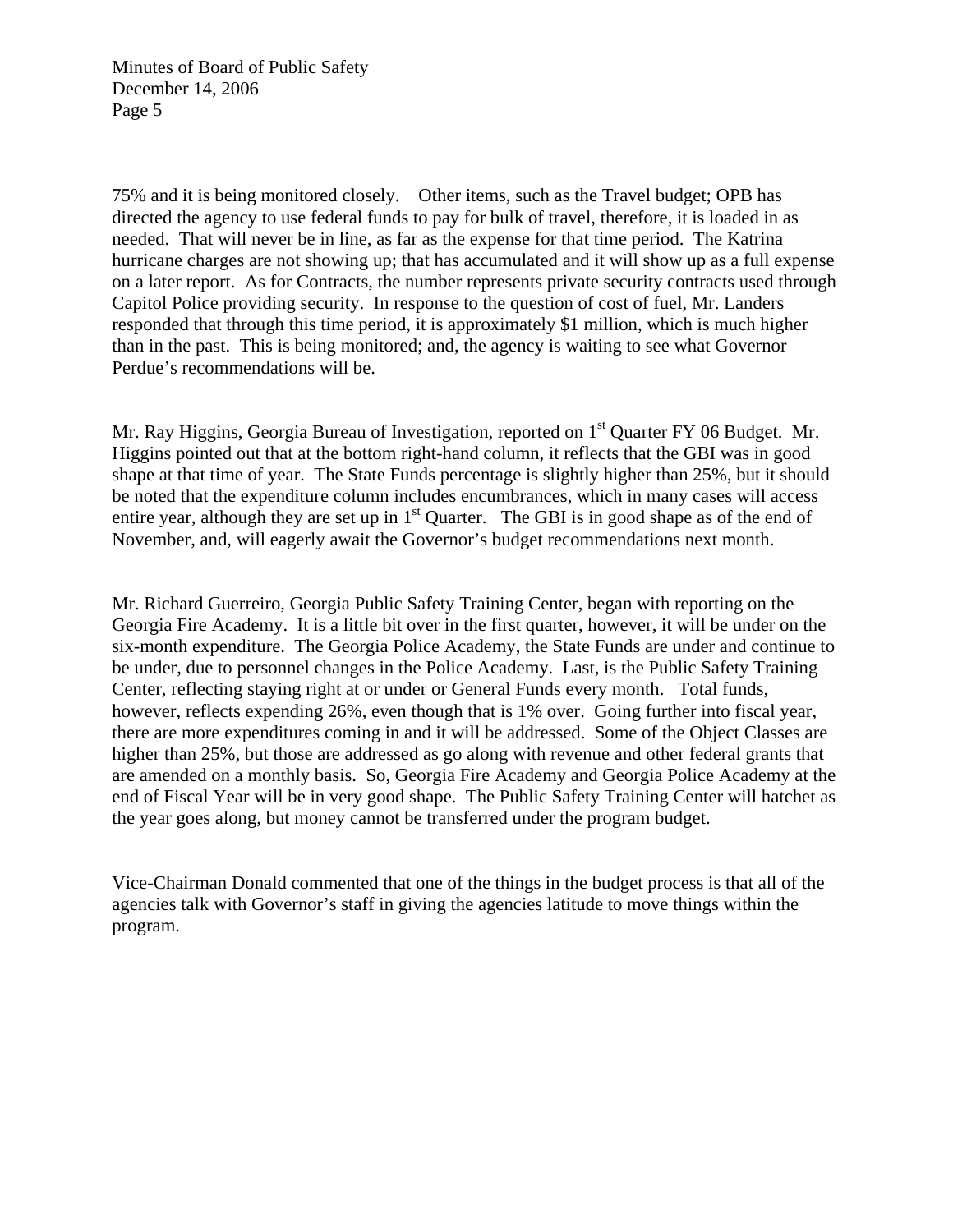## **DONATIONS AND RESOLUTIONS**

Mr. Terry Landers, Department of Public Safety/State Patrol, requested approval of the following donations:

| Two Stalker 2X DSR Radars                               | \$5,390.00                | Mr. Sam Moore<br><b>Wilkes County Commissioners</b>        |
|---------------------------------------------------------|---------------------------|------------------------------------------------------------|
| <b>One Stalker Radar</b>                                | \$2,795.00                | Mr. Dave Wills<br><b>Webster County Commissioners</b>      |
| <b>Twelve Model TM200</b><br><b>Window Tint Meters</b>  | \$1,584.00                | <b>Sheriff Mike Yeager</b><br><b>Coweta County</b>         |
| One Prolaser III                                        | \$3,595.00                | Mr. Charles Ware<br><b>Taliaferro County Commissioners</b> |
| <b>Four Window Tint Meters</b>                          | \$<br>396.00              | <b>Sheriff Phil Miller</b><br>Douglas County Sheriff       |
| <b>Five Stalker Radars</b><br>One Decatur Genesis Radar | \$14,000.00<br>\$1,500.00 | Captain Yeager<br>Lowndes County Sheriff's Office          |
| One Window Tint Meter                                   | \$<br>182.00              | <b>Sheriff Homer Bell</b><br><b>Candler County Sheriff</b> |
| Laser Labs TM100 Tint Meter                             | \$<br>99.00               | <b>Coastal Area Traffic</b><br><b>Enforcement Network</b>  |

Mr. Wayne Abernathy made the motion to approve the donations, seconded by Mr. Bud Black, and unanimously voted approval by the Board members.

Mr. Ray Higgins, Georgia Bureau of Investigation, requested approval of the following donations:

| Sony 5-Disc CD/DVD Player     | \$1,950.00 | Captain Andrew Exum        |
|-------------------------------|------------|----------------------------|
| Sony Subwoofer                |            | Albany Dougherty Drug Unit |
| 52" Samsung Plasma Television |            |                            |
| Sony Receiver                 |            |                            |

Mr. Wayne Abernathy made the motion to approve said donation, which was seconded by Mr. Hal Averitt, and unanimously voted approval by the Board.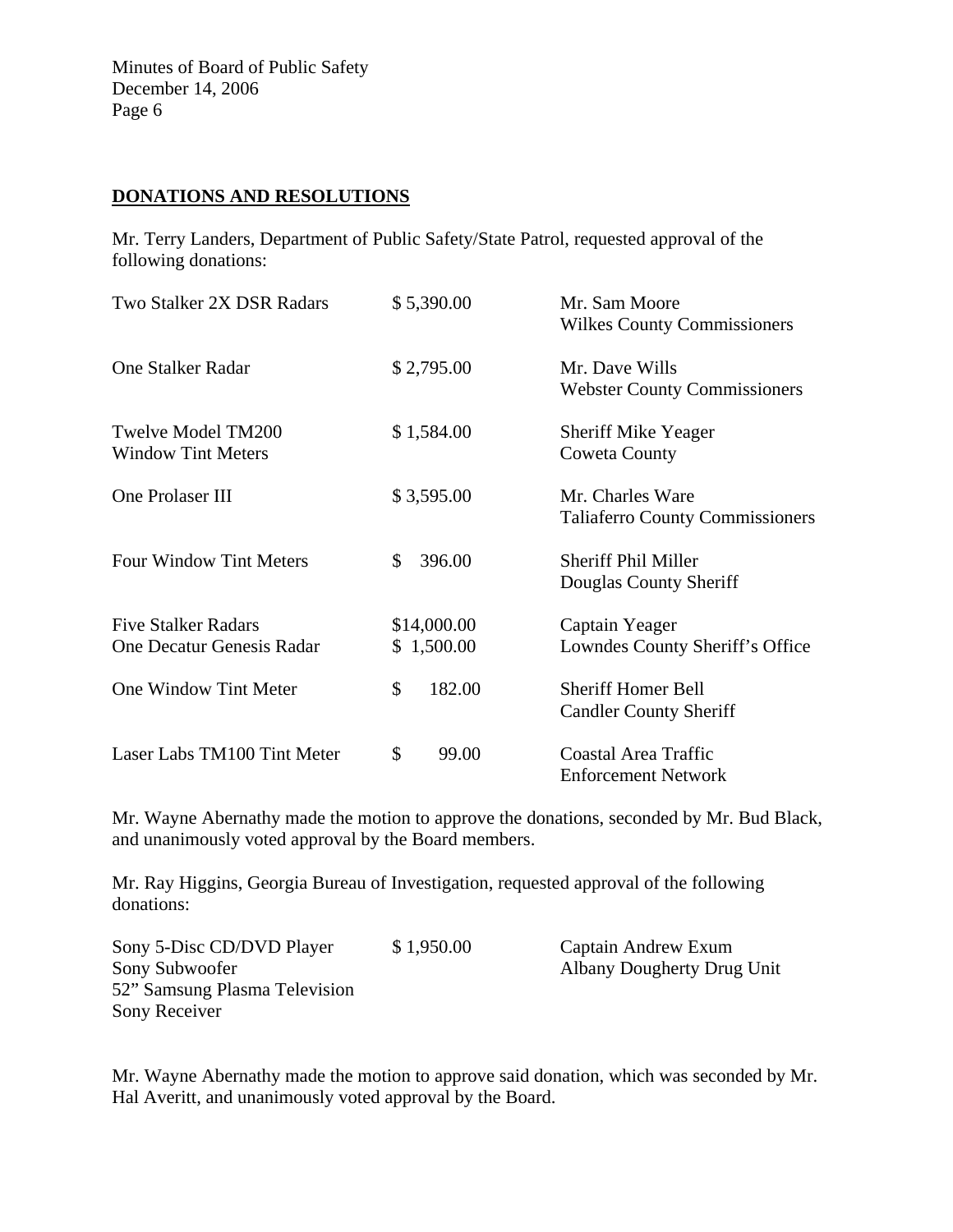Mr. Richard Guerreiro, Georgia Public Safety Training Center, requested approval of the following donation:

Check \$ 1,000.00 Atlanta Gas Light Resources

Mr. Wayne Abernathy made the motion to approve said donation, which was seconded by Mr. Dub Harper, and unanimously voted approval by the Board.

Mr. Mark Jackson, Georgia Bureau of Investigation, requested approval of a Resolution to name the Region 12 Investigative office after Mr. Glynn Meeks. Special Agent In Charge Meeks began his career with the GBI in 1971; after beginning his law enforcement career in 1965. SAC Meeks was assigned to several offices with the GBI. In 1978, he was promoted to Special Agent In Charge and took over the Region 12 Dublin office. That office was subsequently moved in 1991 to Eastman, where SAC Meeks spent a great deal of his time designing the building and working towards establishing that office. SAC Meeks was very well respected by law enforcement and agents. SAC Meeks retired in 1997, and, after becoming ill, passed away in 1999. Mr. Jackson pointed out an error in the Resolution, therefore, requesting that the Resolution be approved with a correction of "26 years" of service. Mr. Jackson requested approval to name a building after SAC Glynn Meeks. Mr. Rooney L. Bowen, III made a motion to approve the Resolution as amended, which was seconded by Mr. Wayne Abernathy, and unanimously voted approval by the Board members.

Mr. Jackson also mentioned that Assistant Special Agent In Charge Robert Curbelo suffered a major stroke, and, he has been in ICU for the past month. ASAC Curbelo is showing signs of improvement, and appreciates everyone thinking of him.

Mr. Wayne Yancey, Department of Public Safety/State Patrol requested approval of the following Resolution:

 That the Members of Board of Public Safety authorize the Commissioner of the Department of Public Safety to enter into negotiations and prepare the appropriate agreements and supporting documentation for the express purpose of developing final deeds of sale and use agreements for the Board's final consideration for the transfer and exchange of 0.26 acre tract of land to the southwest of tract number 1, upon which the guy wires for the radio tower are anchored (hereinafter referred to as tract number 2), at Georgia State Patrol Post 16, Helena, Georgia, are anchored.

Mr. Rooney L. Bowen, III made a motion to approve the Resolution, which was seconded by Mr. Wayne Abernathy, and unanimously voted approval by the Board members.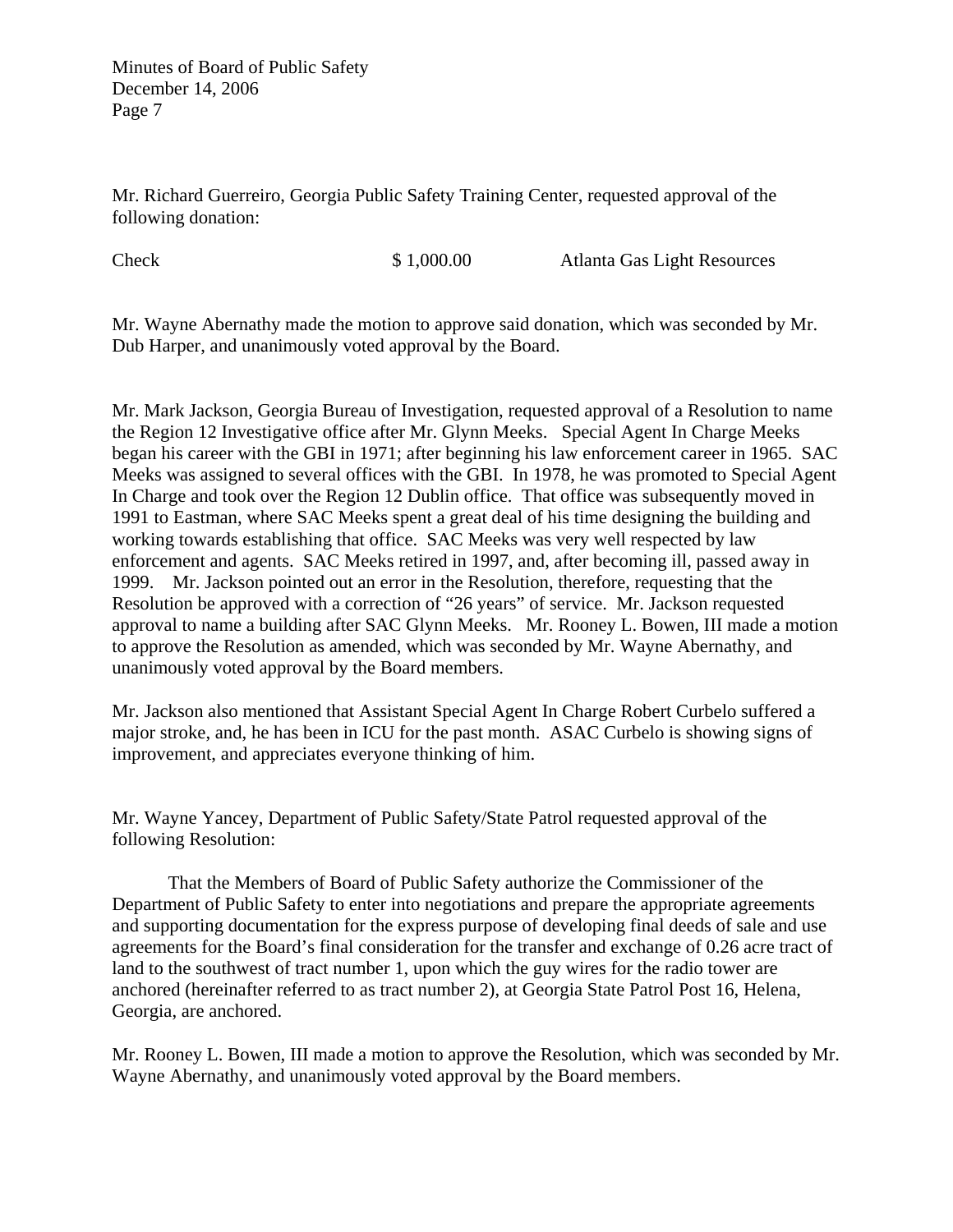# **RULES**

Ms. Chiquita Johnson, Department of Public Safety/State Patrol, brought before the Board members the proposed amendments to DPS administration. A copy of the Summary of the proposed rule changes and a rationale behind the changes, as well as a copy of each individual rule. These rules have not been amended since 2000, when the Department of Motor Vehicle Safety was created. When DMVS was created, within the purview of the administration and issuance of Georgia drivers licenses, motor vehicle registration tag and title, there was a law enforcement division responsible for enforcing the federal motor carrier safety Act program, as well as the Title 32 overweight, oversize limitations, as well as the uniform rules of the road contained in Title 40, Chapter 6. There also was a Public School Bus Inspection program, however, under House Bill 501 in July of this year DMVS was dismantled, it was renamed the Department of Driver Services. Its sole responsibility is issuance and administration of Georgia drivers licenses, thereby, the Motor Vehicle registration function was transferred back to the Department of Revenue, as well as the transfer of the law enforcement division to the newly created within the Department of Public Safety, the Motor Carrier Compliance Division. Thereby, the amendment of these rules will delete all references to drivers license functions that are no longer the responsibility of DPS, as well as establish the Motor Carrier Compliance Division and the Public School Bus Safety Inspection program. Ms. Johnson requested approval for initial adoption, naming each rule as follows:

Rule 570-1-.05, relating to contested cases under the Administrative Procedure Act. On page two of the rule, the deletion is for administrative suspension or revocation of drivers licenses; also deleting the license for Driver Training Schools and Instructors; and for Limited Permits. The only administrative hearings, thereby, offered by the Department will be License for Dealers In Pistols and Short Barreled Firearms cases. The authority for this rule change is contained in O.C.G.A. § 50-13-16 and § 50-13-41.

Rule 570-1-.05, relating to review of actions that are not contested cases under the Administrative Procedure Act, was repealed. The authority for this rule is contained in O.C.G.A. Chapter 43-16 and § 50-13-41.

Rule 570-1-.07, relating to Refund of Fees Received By The Department, subsection (a) has been deleted as to the Definition of Reinstatement Fees, Lapse Fees and Application Fees, due to the fact that all of these fees relate to drivers license issues. The authority for this rule is contained in O.C.G.A. Chapter 40-5-4 and § 33-34-13.

Rule 570-3-.01, relating to Organization of Drivers Services Section of the Department of Public Safety, has been repealed. The authority for the rule is contained in O.C.G.A. Chapter 40-16 and Chapter 43-15.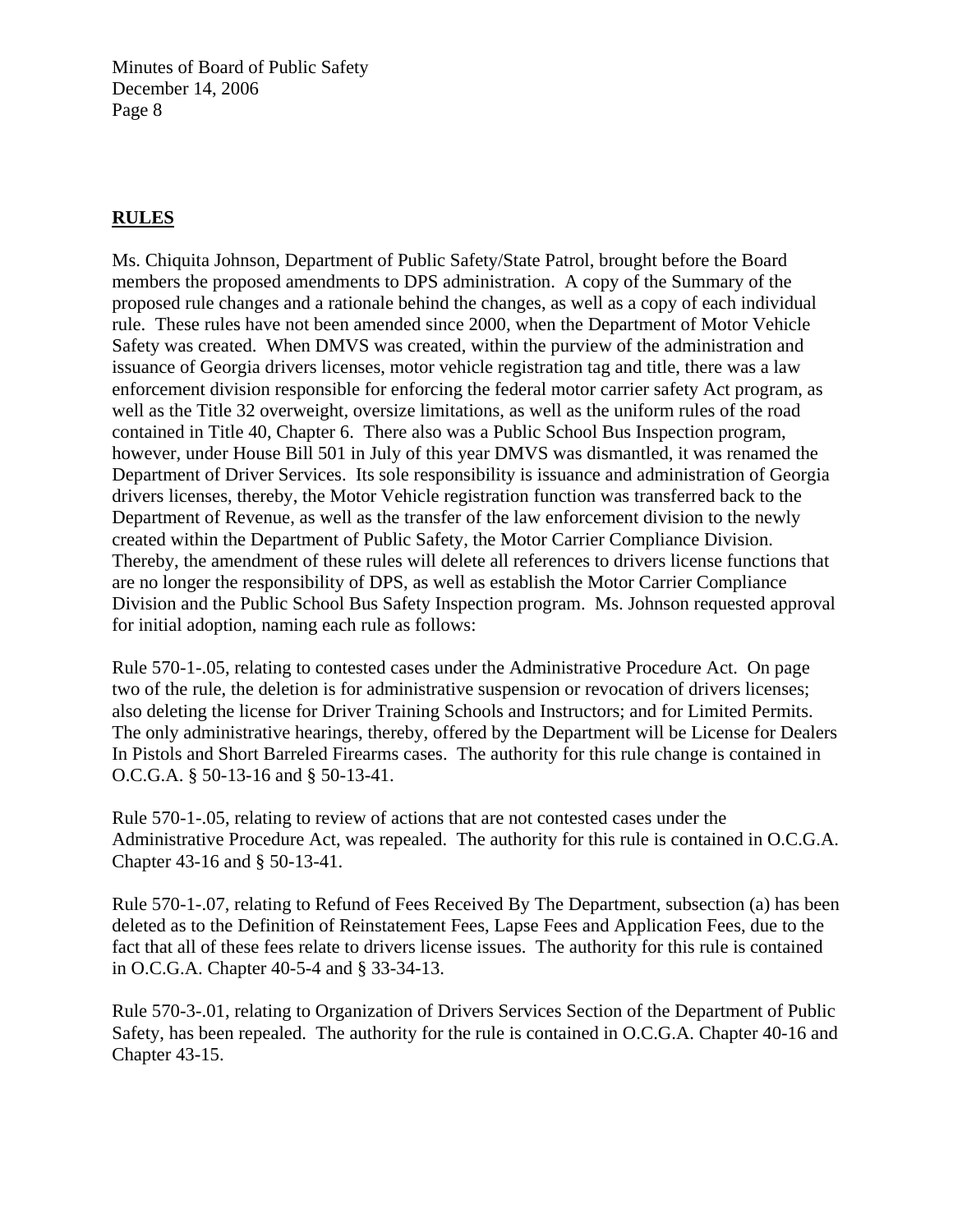Rule 570-3-.03, relating to Motorcycle and Motor Drive Cycle: Examination, has been repealed under the authority of O.C.G.A. Chapter 40-16 and Chapter 43-16.

Rule 570-3-.04, relating to Licenses Restricted As To Use For Physical Impairment, has been repealed under authority of O.C.G.A. Chapter 40-16 and Chapter 43-16.

Rule 570-3-.05, relating to Reciprocity For Valid Licenses Issued Elsewhere, has been repealed under the authority of O.C.G.A. Chapter 40-16 and Chapter 43-16.

Rule 570-3-.06, relating to Eye Examination, has been repealed under the authority of O.C.G.A. Chapter 40-16 and Chapter 43-16.

Rule 570-3-.07, relating to Knowledge Tests, has been repealed under the authority of O.C.G.A. Chapter 40-16 and Chapter 43-16.

Rule 570-3-.08, relating to Oral Examination of Illiterates, has been repealed under the authority of O.C.G.A. Chapter 40-16 and Chapter 43-16.

Rule 570-3-.09, relating to Sequences For Prerequisites To Driving Demonstration, has been repealed under the authority of O.C.G.A. Chapter 40-16 and Chapter 43-16.

Rule 570-3-.10, relating to Driving Ability Demonstration, has been repealed under the authority of O.C.G.A. Chapter 40-16 and Chapter 43-16.

Rule 570-3-.11, relating to Condition Of Test Vehicle, has been repealed under the authority of O.C.G.A. Chapter 40-16 and Chapter 43-16.

Rule 570-3-.12, relating to Re-Examination Upon Failure, has been repealed under the authority of O.C.G.A. Chapter 40-16 and Chapter 43-16.

Rule 570-3-.16, relating to Eligibility For Veterans, Honorary or Distinctive Drivers License, has been repealed under the authority of O.C.G.A. Chapter 40-16 and Chapter 43-16.

Rule 570-3-.17, relating to When Licenses Are Renewable, has been repealed under the authority of O.C.G.A. Chapter 40-16 and Chapter 43-16.

Rule 570-3-.18, relating to License Renewal Self-Examination, has been repealed under the authority of O.C.G.A. Chapter 40-16 and Chapter 43-16.

Rule 570-3-.19, relating to Sex Change On License, has been repealed under the authority of O.C.G.A. Chapter 40-16 and Chapter 43-16.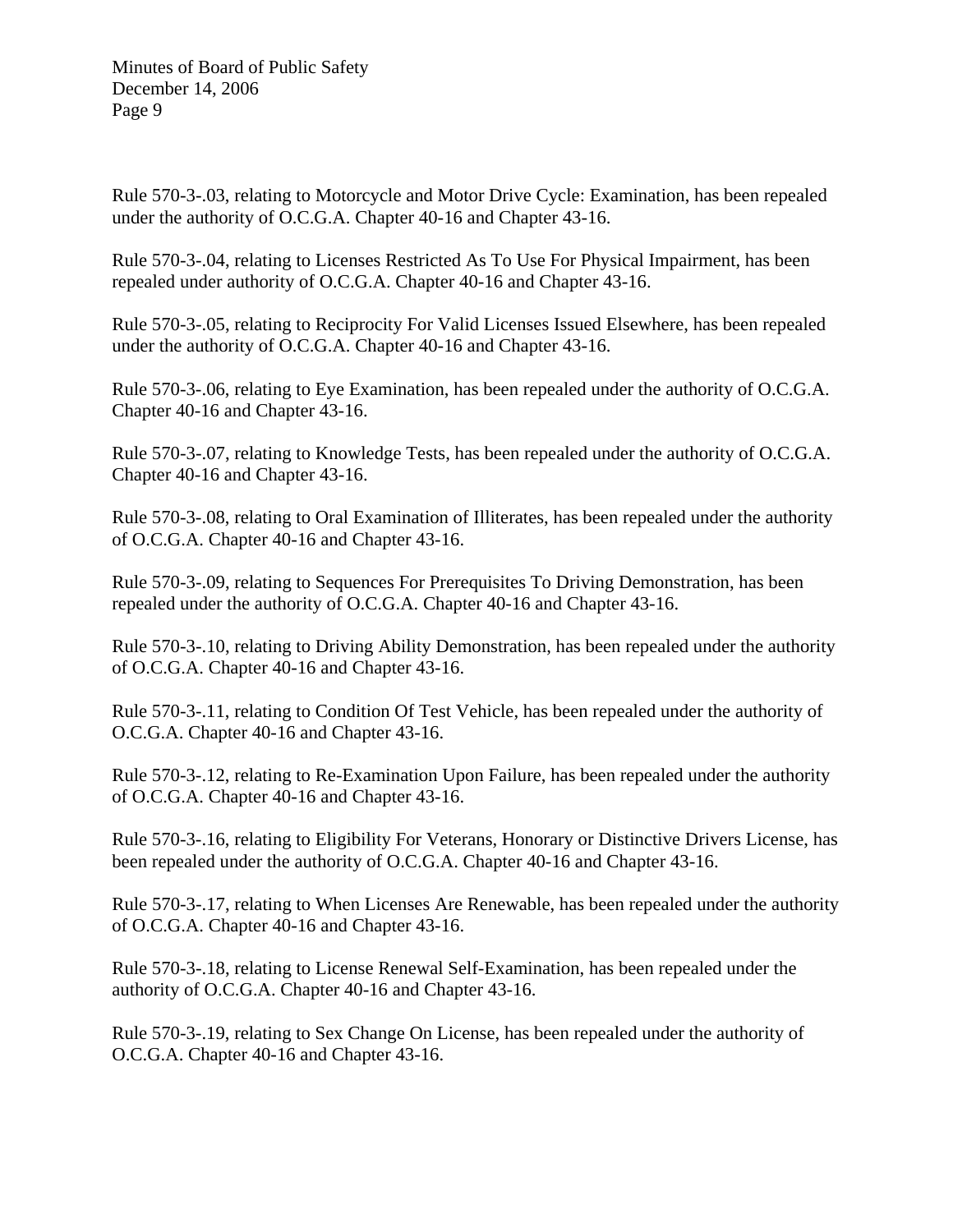Rule 570-3-.20, relating to New Resident Licensing Requirements, has been repealed under the authority of O.C.G.A. Chapter 40-16 and Chapter 43-16.

Rule 570-3-.21, relating to Purged Or Expired License, has been repealed under the authority of O.C.G.A. Chapter 40-16 and Chapter 43-16.

Rule 570-3-.22, relating to Inmate Drivers Certificate, has been repealed under the authority of O.C.G.A. Chapter 40-16 and Chapter 43-16.

Rule 570-3-.23, relating to Extension Of 30-Day Permit and 180-Day Permit, has been repealed under the authority of O.C.G.A. Chapter 40-16 and Chapter 43-16.

Rule 570-3-.24, relating to Distinctive Driver's License For Persons Under Age 21, has been repealed under the authority of O.C.G.A. Chapter 40-16 and Chapter 43-16.

Rule 570-3-.25, relating to Disposition Of DUI Citation, has been repealed under the authority of O.C.G.A. Chapter 40-16 and Chapter 43-16.

Rule 570-3-.26, relating to 120-Day Limited Permit Application, has been repealed under the authority of O.C.G.A. Chapter 40-16 and Chapter 43-16.

Rule 570-3-.27, relating to Application For Personal Identification Cards, has been repealed under the authority of O.C.G.A. Chapter 40-16 and Chapter 43-16.

Rule 570-3-.28, relating to One Year Limited Permit Application, has been repealed under the authority of O.C.G.A. Chapter 40-16 and Chapter 43-16.

Rule 570-3-.29, relating to Ninety Day Limited Permit, has been repealed under the authority of O.C.G.A. Chapter 40-16 and Chapter 43-16.

Rule 570-3-.30, relating to Retention of Driver Licenses That Have Been Suspended, Revoked, or Canceled has been repealed under the authority of O.C.G.A. Chapter 40-16 and Chapter 43- 16.

Rule 570-3-.31, relating to Return of Driver Licenses, has been repealed under the authority of O.C.G.A. Chapter 40-16 and Chapter 43-16.

Rule 570-3-.32, relating to Name On License Or Identification Card, has been repealed under the authority of O.C.G.A. Chapter 40-16 and Chapter 43-16.

Rule 570-3-.33, relating to Classes Of License, has been repealed under the authority of O.C.G.A. Chapter 40-16 and Chapter 43-16.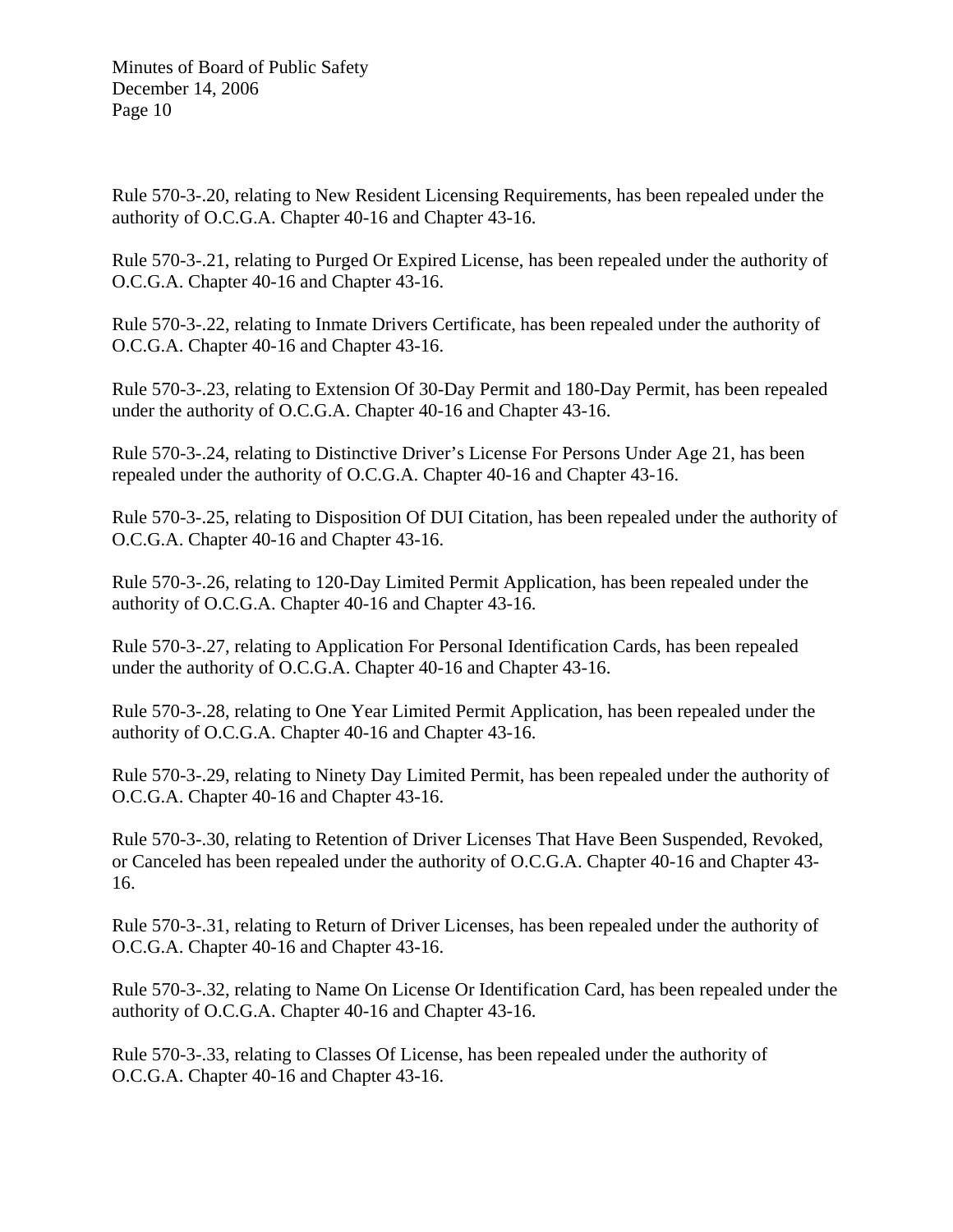Rule 570-6-.12, relating to Suspension of License For Failure To Appear To Respond To A Citation To Appear Before A Court of Competent Jurisdiction, has been repealed under authority of O.C.G.A. Chapter 40-16 and Chapter 43-16.

Rule 570-15-.01, relating to Drivers License As Bail In Traffic Violation Arrests, has been repealed under authority of O.C.G.A. Chapter 40-16 and Chapter 43-16.

Rule 570-15-.02, relating to Suspension of Operating Privilege For Failure To Respond To Citation, has been repealed under authority of O.C.G.A. Chapter 40-16 and Chapter 43-16.

Rule 570-15-.03, relating to Forms, has been repealed under authority of O.C.G.A. Chapter 40- 16 and Chapter 43-16.

Rule 570-16-.01, relating to Scope of Regulation, manufacturer certification, has been repealed under authority of O.C.G.A. Chapter 40-16 and Chapter 43-16.

Rule 570-17-.01, relating to Purpose of the Drivers License Advisory Board, has been repealed under authority of O.C.G.A. Chapter 40-16 and Chapter 43-16.

Rule 570-17-.02, relating to Alterations of Consciousness, has been repealed under authority of O.C.G.A. Chapter 40-16 and Chapter 43-16.

Rule 570-17-.03, relating to Cardiovascular Function, has been repealed under authority of O.C.G.A. Chapter 40-16 and Chapter 43-16.

Rule 570-17-.04, relating to Hearing, (those hard of hearing), has been repealed under authority of O.C.G.A. Chapter 40-16 and Chapter 43-16.

Rule 570-17-.05, relating to Mental Condition, has been repealed under authority of O.C.G.A. Chapter 40-16 and Chapter 43-16.

Rule 570-17-.06, relating to Musculoskeletal Performance, has been repealed under authority of O.C.G.A. Chapter 40-16 and Chapter 43-16.

Rule 570-17-.07, relating to Respiratory Function, has been repealed under authority of O.C.G.A. Chapter 40-16 and Chapter 43-16.

Rule 570-17-.08, relating to Vision, has been repealed under authority of O.C.G.A. Chapter 40- 16 and Chapter 43-16.

Rule 570-17-.09, relating to Incapacitated Drivers, has been repealed under authority of O.C.G.A. Chapter 40-16 and Chapter 43-16.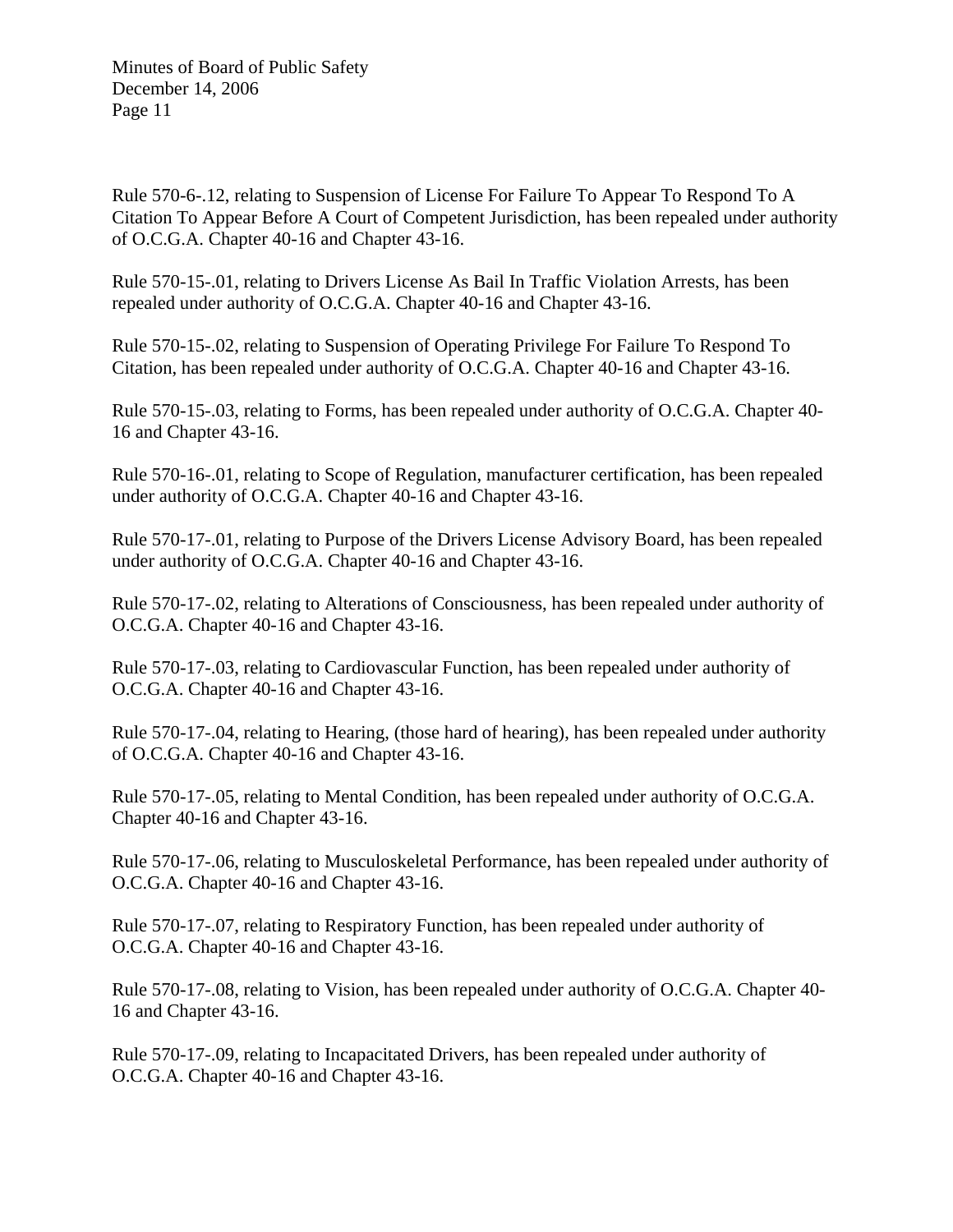Rule 570-17-.10, relating to Applicants Physical and Mental Condition, has been repealed under authority of O.C.G.A. Chapter 40-16 and Chapter 43-16.

Rule 570-18-.04, relating to Provision Of Information To Insurers For Claims Investigation Activities, Antifraud Activities, Rating, Or Underwriting, has been repealed under authority of O.C.G.A. Chapter 40-16 and Chapter 43-16.

Rule 570-18-.06, relating to Fee For Limited Rating Information, has been repealed under authority of O.C.G.A. Chapter 40-16 and Chapter 43-16.

Rule 570-18-.08, relating to Cancellation Of Insurance Policy, has been repealed under authority of O.C.G.A. Chapter 40-16 and Chapter 43-16.

Rule 570-18-.09, Notification of Cancellation Form, has been repealed under authority of O.C.G.A. Chapter 40-16 and Chapter 43-16.

Rule 570-18-.10, relating to Sixty One Day Policy, has been repealed under authority of O.C.G.A. Chapter 40-16 and Chapter 43-16.

Rule 570-18-.11, relating to Procedure For Amending Cancellations, has been repealed under authority of O.C.G.A. Chapter 40-16 and Chapter 43-16.

Rule 570-18-12, relating to Reinstatement Procedures For Insurance Suspensions, has been repealed under authority of O.C.G.A. Chapter 40-16 and Chapter 43-16.

Rule 570-18-.13, relating to Reinstatement Procedures For Suspensions Based On Second or Subsequent Convictions For No Proof Of Insurance, has been repealed under authority of O.C.G.A. Chapter 40-16 and Chapter 43-16.

Rule 570-19-.01, relating to Rule Providing For Use of Form DPS 32, Uniform Traffic Citation, Summons, Accusation, 180-Day Temporary Driving Permit, has been repealed under authority of O.C.G.A. Chapter 40-16 and Chapter 43-16.

Rule 570-19-.02, relating to Numbering and Accountability For Form DPS 32, has been repealed under authority of O.C.G.A. Chapter 40-16 and Chapter 43-16.

Rule 570-19-.03, relating to Proof Of Service When License Displayed In Lieu Of Bail, has been repealed under authority of O.C.G.A. Chapter 40-16 and Chapter 43-16.

Rule 570-23-.01, relating to Scope, has been repealed under authority of O.C.G.A. Chapter 40-16 and Chapter 43-16.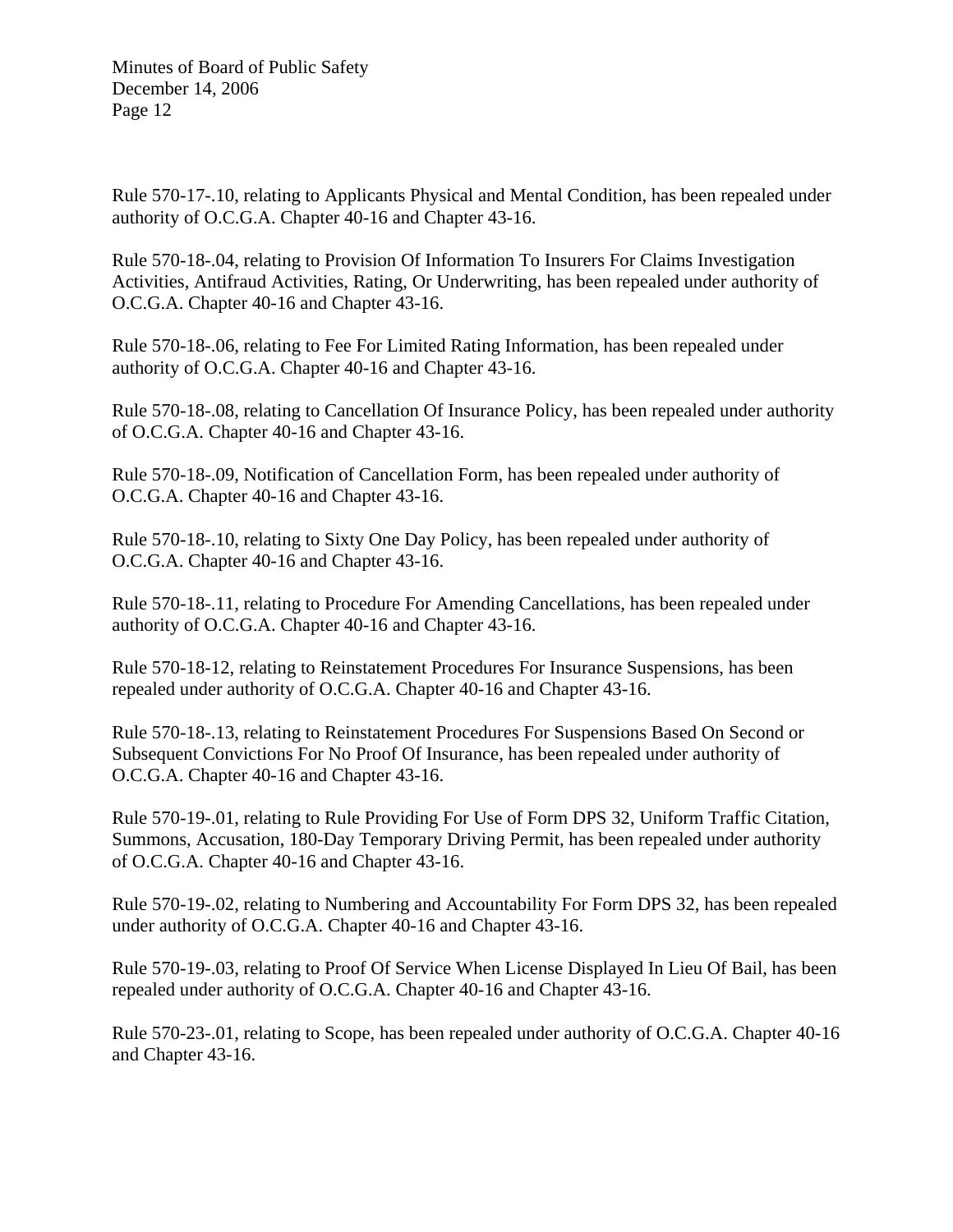Rule 570-23-.02, relating to Course Content, has been repealed under authority of O.C.G.A. Chapter 40-16 and Chapter 43-16.

Rule 570-23-.03, relating to Materials, has been repealed under authority of O.C.G.A. Chapter 40-16 and Chapter 43-16.

Rule 570-23-.04, relating to Certificates, has been repealed under authority of O.C.G.A. Chapter 40-16 and Chapter 43-16.

Rule 570-23-.05, relating to Instructor Requirements, has been repealed under authority of O.C.G.A. Chapter 40-16 and Chapter 43-16.

Rule 570-23-.06 relating to Scheduling, has been repealed under authority of O.C.G.A. Chapter 40-16 and Chapter 43-16.

Rule 570-23-.07, relating to Effective Dates, has been repealed under authority of O.C.G.A. Chapter 40-16 and Chapter 43-16.

Rule 570-23-.08, relating to Alternative Courses, has been repealed under authority of O.C.G.A. Chapter 40-16 and Chapter 43-16.

Rule 570-23-.09, relating to Testing, has been repealed under authority of O.C.G.A. Chapter 40- 16 and Chapter 43-16.

Rule 570-23-.10, relating to Test Score, has been repealed under authority of O.C.G.A. Chapter 40-16 and Chapter 43-16.

Rule 570-23-.11, relating to Oral Test, has been repealed under authority of O.C.G.A. Chapter 40-16 and Chapter 43-16.

Rule 570-25-.01, relating to Applications for Commercial Driver's License, has been repealed under authority of O.C.G.A. Chapter 40-16 and Chapter 43-16.

Rule 570-25-.02, relating to Commercial Driver's License Exemptions, has been repealed under authority of O.C.G.A. Chapter 40-16 and Chapter 43-16.

Rule 570-25-.03, relating to Affidavit For Changes On CDL, has been repealed under authority of O.C.G.A. Chapter 40-16 and Chapter 43-16.

Rule 570-25-.04, relating to Minimum Physical Requirements Required To Obtain A Commercial Driver's License, has been repealed under authority of O.C.G.A. Chapter 40-16 and Chapter 43-16.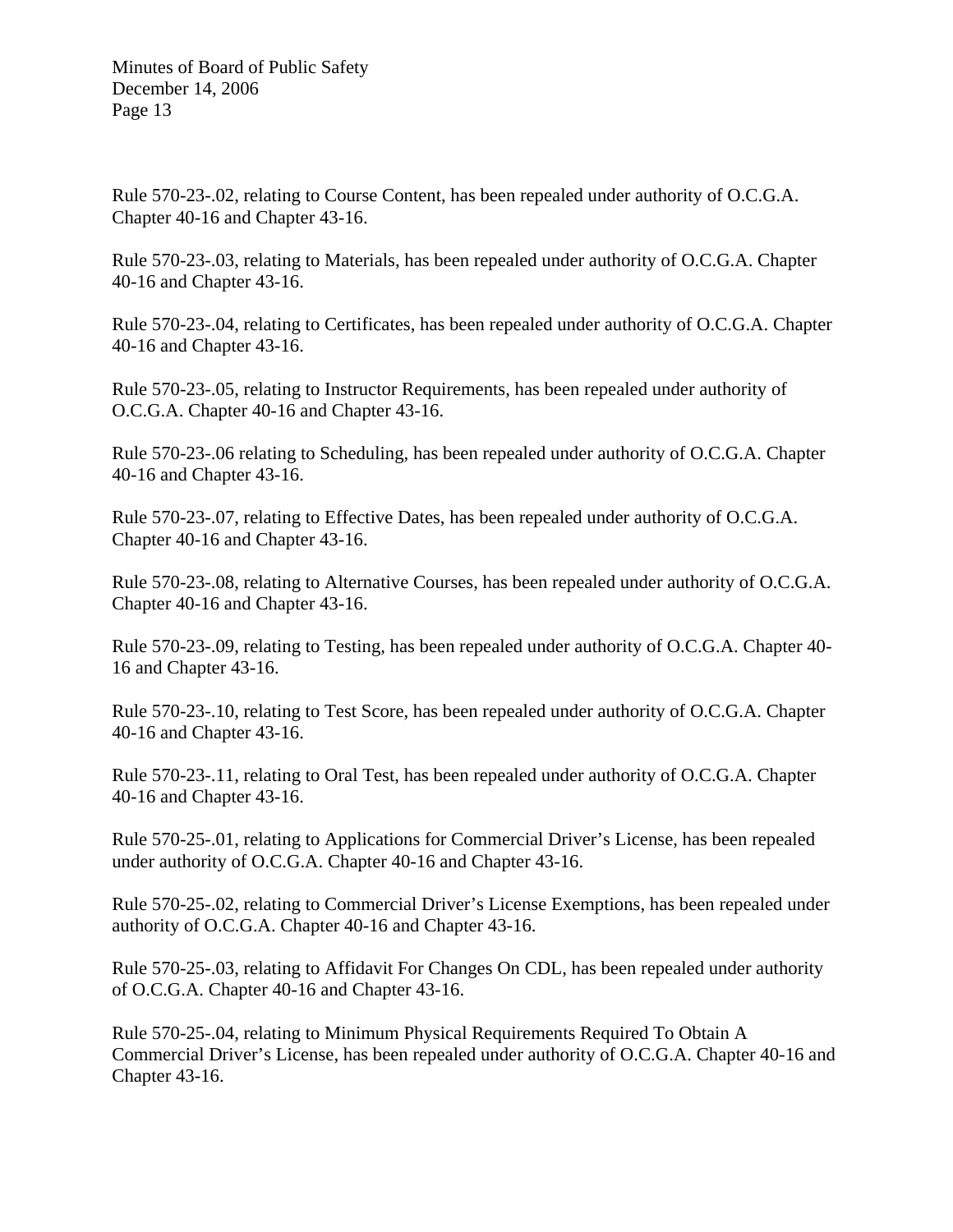Rule 570-25-.05, relating to Exemptions From Medical Requirements, has been repealed under authority of O.C.G.A. Chapter 40-16 and Chapter 43-16.

Rule 570-25-.06, relating to Driver Qualifications, has been repealed under authority of O.C.G.A. Chapter 40-16 and Chapter 43-16.

Rule 570-25-.07, relating to Suspensions, has been repealed under authority of O.C.G.A. Chapter 40-16 and Chapter 43-16.

Rule 570-25-.08, relating to Failures Written/Skills Test, has been repealed under authority of O.C.G.A. Chapter 40-16 and Chapter 43-16.

Rule 570-25-.09, relating to Knowledge Test and Endorsement Tests, has been repealed under authority of O.C.G.A. Chapter 40-16 and Chapter 43-16.

Rule 570-25-.10, relating to Vehicle Requirements Commercial Driver's License Skills Test, has been repealed under authority of O.C.G.A. Chapter 40-16 and Chapter 43-16.

Rule 570-25-.11, relating to Skills Test Disqualifications, has been repealed under authority of O.C.G.A. Chapter 40-16 and Chapter 43-16.

Rule 570-25-.12, relating to Skills Test For Commercial Driver's License, has been repealed under authority of O.C.G.A. Chapter 40-16 and Chapter 43-16.

Rule 570-25-.13, relating to Third Party Tester Program, has been repealed under authority of O.C.G.A. Chapter 40-16 and Chapter 43-16.

Rule 570-25-.14, relating to Commercial Driver Out Of Service Notification, has been repealed under authority of O.C.G.A. Chapter 40-16 and Chapter 43-16.

Rule 570-25-.15, relating to Disqualification From Driving A Commercial Motor Vehicle, has been repealed under authority of O.C.G.A. Chapter 40-16 and Chapter 43-16.

Rule 570-26-.01, relating to Applications for restricted Commercial Drivers License, has been repealed under authority of O.C.G.A. Chapter 40-16 and Chapter 43-16.

Rule 570-26-.02, relating to Affidavit For Changes On Restricted CDL, has been repealed under authority of O.C.G.A. Chapter 40-16 and Chapter 43-16.

Rule 570-26-.03, relating to Minimum Physical Requirements Required To Obtain A Restricted Commercial Driver's License, has been repealed under authority of O.C.G.A. Chapter 40-16 and Chapter 43-16.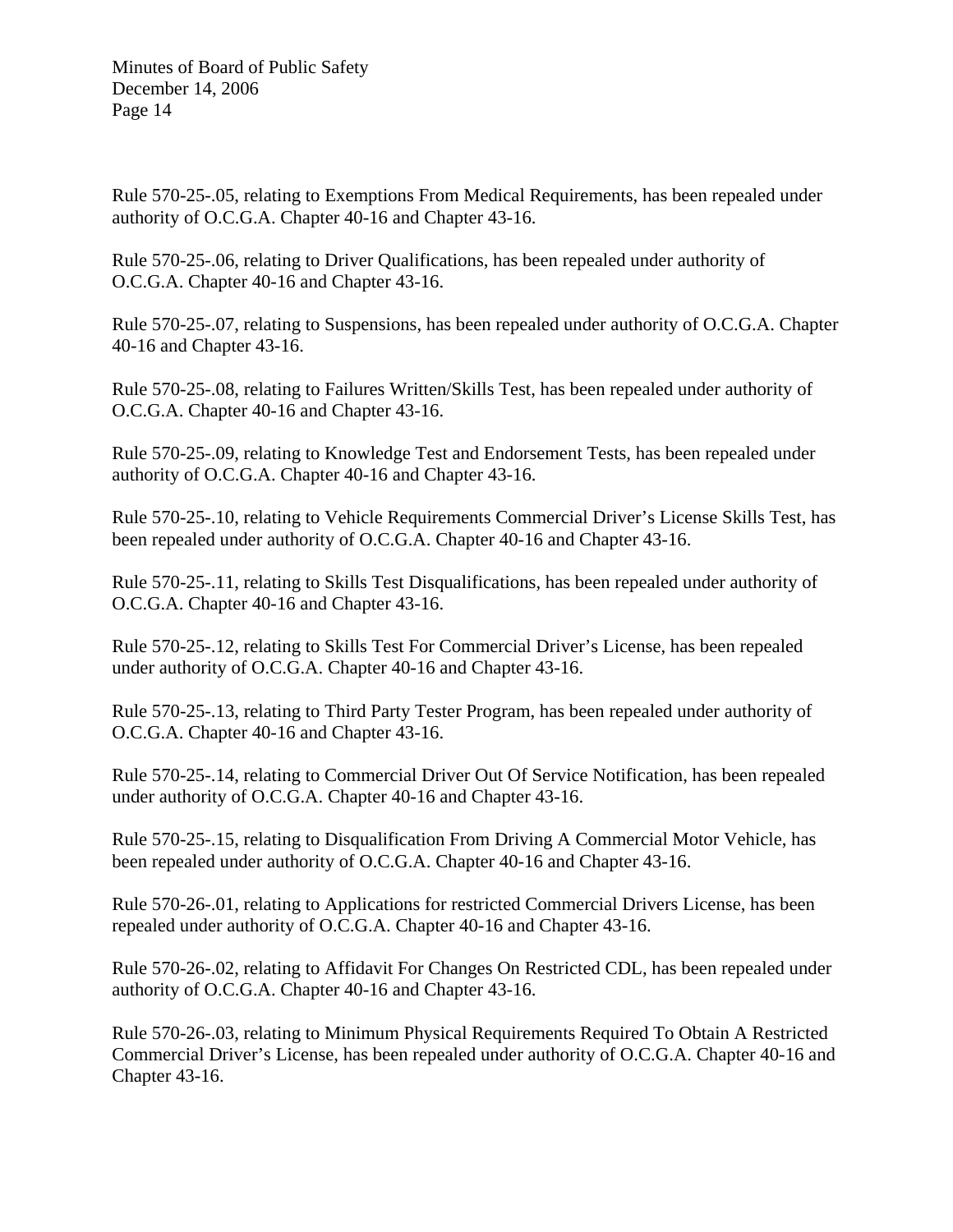Rule 570-26-.04, relating to Driver Qualifications, has been repealed under authority of O.C.G.A. Chapter 40-16 and Chapter 43-16.

Rule 570-26-.05, relating to Suspensions, has been repealed under authority of O.C.G.A. Chapter 40-16 and Chapter 43-16.

Rule 570-27-.01, relating to Organization of provider center, has been repealed under authority of O.C.G.A. Chapter 40-16 and Chapter 43-16.

Rule 570-27-.02, relating to Duties and Responsibilities, has been repealed under authority of O.C.G.A. Chapter 40-16 and Chapter 43-16.

Rule 570-27-.03, relating to Definitions, has been repealed under authority of O.C.G.A. Chapter 40-16 and Chapter 43-16.

Rule 570-27-.04, relating to Provider Center Certification, has been repealed under authority of O.C.G.A. Chapter 40-16 and Chapter 43-16.

Rule 570-27-.05, relating to Device Certification, has been repealed under authority of O.C.G.A. Chapter 40-16 and Chapter 43-16.

Rule 570-27-.06, relating to Responsibilities Of Manufacturer Of Ignition Interlock Device, has been repealed under authority of O.C.G.A. Chapter 40-16 and Chapter 43-16.

Rule 570-27-.08, relating to Departmental Authority Under Title 42, Chapter 8, Article 7 and Rules and Regulations Of This Chapter, has been repealed under authority of O.C.G.A. Chapter 40-16 and Chapter 43-16.

Rule 570-27-.09, relating to Hearing Procedures, has been repealed under authority of O.C.G.A. Chapter 40-16 and Chapter 43-16.

Rule 570-28-.01, relating to Organization of Safety Responsibility Unit, has been repealed under authority of O.C.G.A. Chapter 40-16 and Chapter 43-16.

Rule 570-28-.02, relating to Vehicle Driver Without Owner's Permission, has been repealed under authority of O.C.G.A. Chapter 40-16 and Chapter 43-16.

Rule 570-28-.03, relating to Departmental Hearings, has been repealed under authority of O.C.G.A. Chapter 40-16 and Chapter 43-16.

Rule 570-28-.04, relating to Contents Of Demand For Security Under Safety Responsibility Act, has been repealed under authority of O.C.G.A. Chapter 40-16 and Chapter 43-16.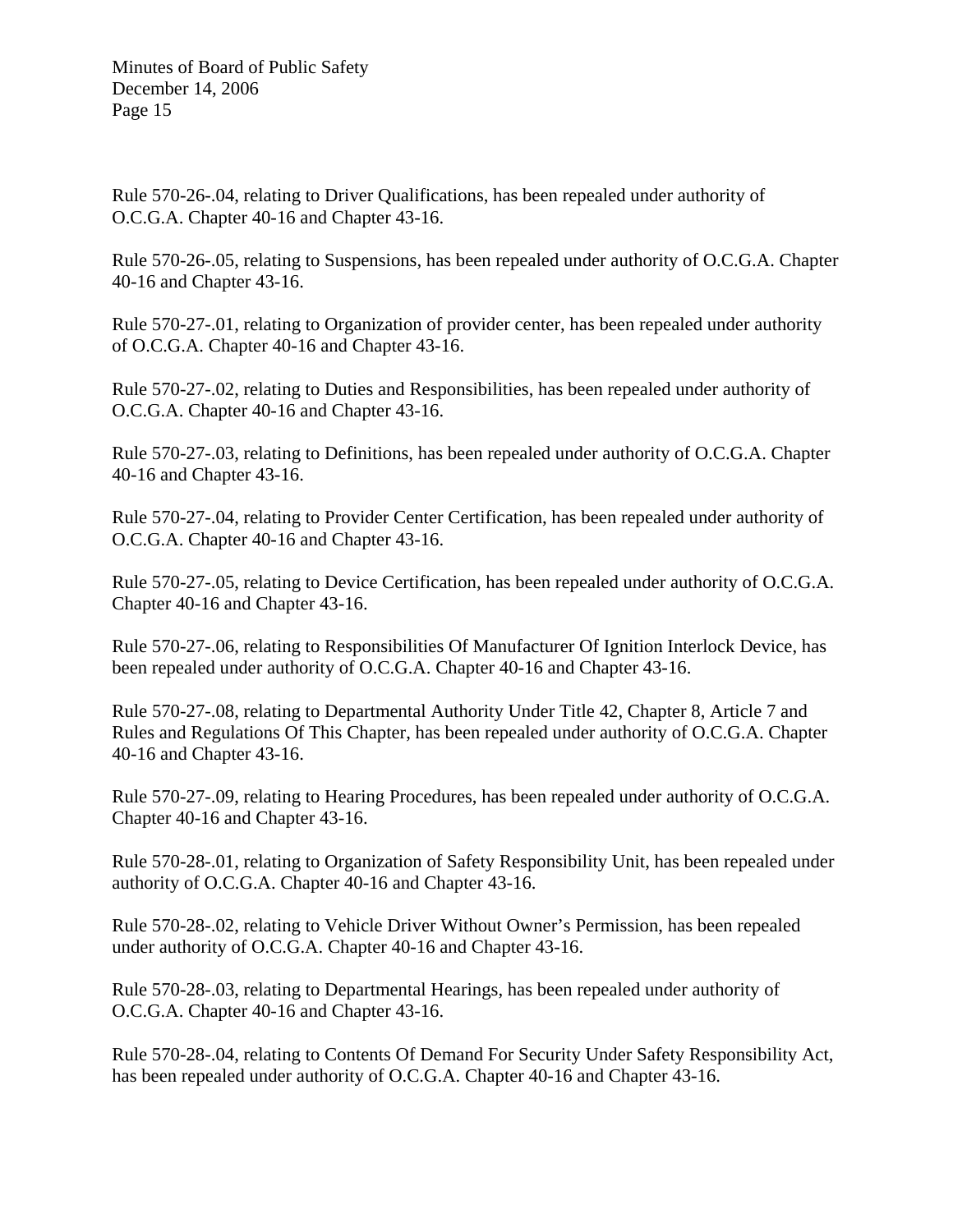Rule 570-28-05, relating to Security, has been repealed under authority of O.C.G.A. Chapter 40- 16 and Chapter 43-16.

Rule 570-28-.05, relating to Disbursement Of Security Based On Unsatisfied Judgment, has been repealed under authority of O.C.G.A. Chapter 40-16 and Chapter 43-16.

Rule 570-28-.07, relating to Forms Issued Under Security Responsibility Involving Accidents, has been repealed under authority of O.C.G.A. Chapter 40-16 and Chapter 43-16.

Ms. Chiquita Johnson continued with explaining two new additions to Department of Public Safety administrative rules contained in Chapter 570-30, relating to Public School Bus Inspections. Rule 570-30-.01 relates to Responsibility For Program, Rule 570-30-.02 contains Definitions, Rule 570-30-.03 relates to Fees, 570-30-.04 relates to Expiration Period Of Inspection Sticker, Rule 570-30-.05 relates to Purchase Of Bus, Rule 570-30-.06 relates to Inspection Sticker Location, Rule 570-30-.07 relates to Completion of Inspection Sticker, Rule 570-30-.08 relates to Inspection Report, Rule 570-30-.09 relates to Minimum Requirement for Inspection, Rule 570-30-.10 relates to Body of Vehicle, Rule 570-30-.11 relates to Violation Of Law And/Or Rule The Penalty Therefor, Rule 570-30-.12 relates to Daily Inspection By Operator. The authority for this chapter is O.C.G.A. 40-8-220.

Rule 570-31 of Department of Public Safety contains the creation of Motor Carrier Compliance Division of Public Safety. The authority for this Rule is contained in O.C.G.A. Title 32, Chapter 1 et seq., 35-2-100 and 35-2-101.

Mr. Wayne Abernathy made a motion that these rules be initially adopted and posted for thirty days, which was seconded by Mr. Hal Averitt, and unanimously approved by the Board members.

# **OLD/NEW BUSINESS**

There being no Administrative/Emergency Issues, Vice-Chairman Donald called for Old/New Business.

Vice-Chairman Donald brought to the table that agency heads Director Dale Mann, Director Vernon Keenan, and Colonel Bill Hitchens will receive a salary increase in January, 2006, which required a formal vote from the Board of Public Safety. Mr. Hal Averitt made a motion to approve the 2% salary increase, which was seconded by Mr. Rooney L. Bowen, III and unanimously approved by the Board members.

Vice-Chairman Donald shared several issues involving the Department of Corrections. The clemencies are down, at the average of 50 per week. The State Board of Pardons and Paroles is